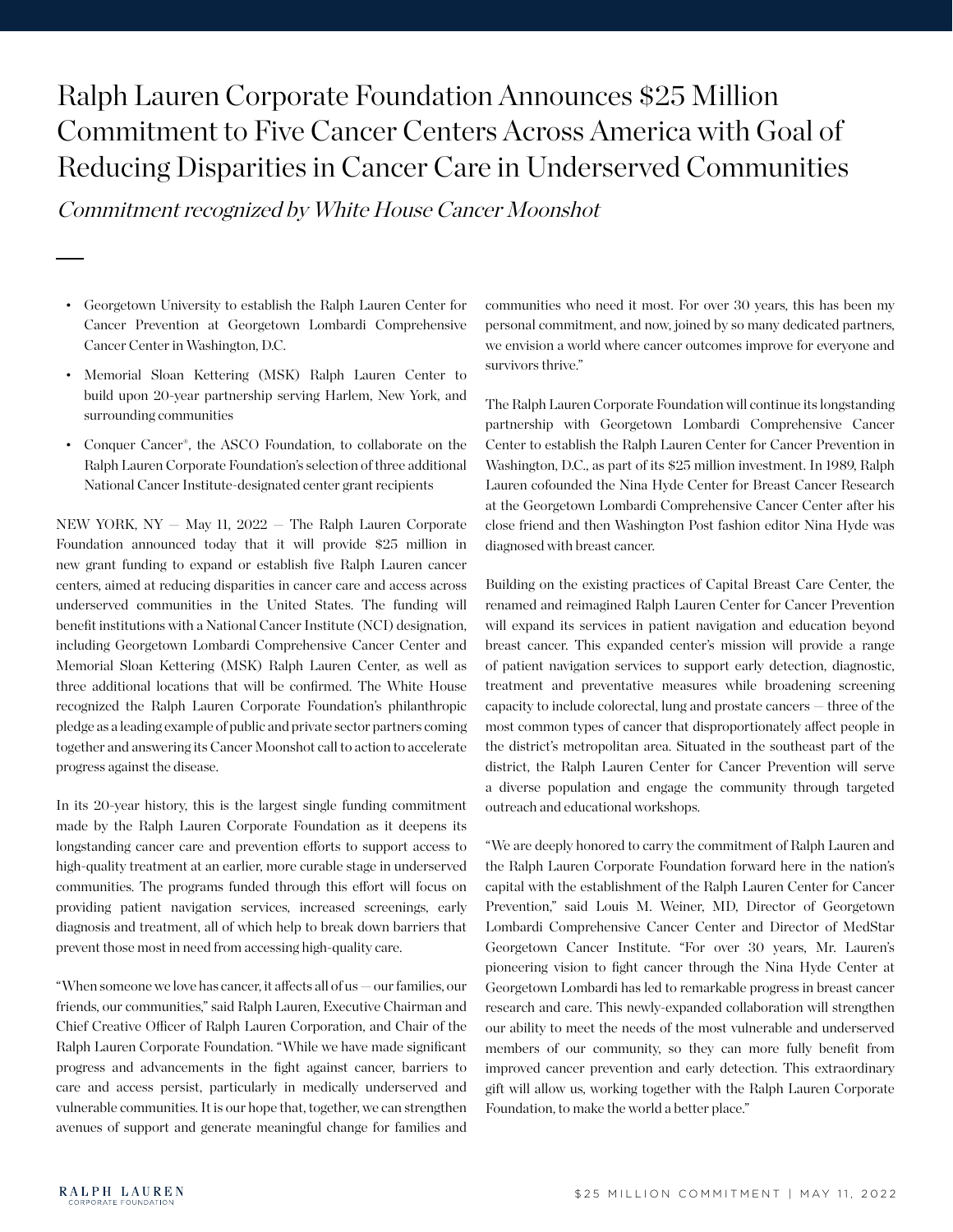In addition, the Ralph Lauren Corporate Foundation is strengthening its support of the MSK Ralph Lauren Center in Harlem, New York with an investment that will help it continue to address cancer health disparities in the community by offering early cancer screening services, high-quality cancer care and increased access to clinical trials. Founded in 2003 alongside Memorial Sloan Kettering Cancer Center, one of the nation's leading cancer centers, the MSK Ralph Lauren Center serves as a clinical and operational model for high-quality, compassionate and culturally-sensitive care and strives to reduce health disparities, as well as improve outcomes for the Harlem community and surrounding neighborhoods.

"We are grateful to the Ralph Lauren Corporate Foundation for their longstanding support of Memorial Sloan Kettering Cancer Center's mission, which includes ensuring that all people have access to highquality cancer care and leading-edge clinical trials," said Craig B. Thompson, MD, President and Chief Executive Officer of Memorial Sloan Kettering Cancer Center. "For nearly 20 years, the MSK Ralph Lauren Center has helped to address cancer health disparities throughout Harlem and the greater New York metro area. With this continued support, MSK Ralph Lauren Center will be well positioned to meet the evolving cancer care needs of this unique community."

"Ralph's decades-long commitment has enabled MSK Ralph Lauren Center to create a replicable model that can bring patient navigation to medically underserved communities all across the country," said Dr. Harold Freeman, Founder and Chairman Emeritus of MSK Ralph Lauren Center. "Patient navigation ensures that at the very first indicator of an abnormal finding, and along the entire journey of care, patients are supported by trained navigators working to eliminate any barrier to timely diagnosis and treatment."

Looking ahead, the Ralph Lauren Corporate Foundation will collaborate with Conquer Cancer®, the ASCO Foundation. Conquer Cancer is the philanthropic arm of the American Society of Clinical Oncology (ASCO), the world's leading professional organization for physicians and oncology professionals caring for people with cancer. The Ralph Lauren Corporate Foundation and Conquer Cancer will identify three additional NCI-designated cancer centers based on each center's track record for clinical excellence, community engagement, a demonstrated commitment to overcoming health disparities and a comprehensive plan to improve cancer outcomes for the most vulnerable and underserved patients in their communities.

"We commend the Ralph Lauren Corporate Foundation for their commitment to increasing access to patient navigation, screenings and early diagnosis — all of which are needed to address persistent health disparities. We look forward to working with the Foundation as part of our commitment to advancing access to equitable, high-quality cancer care for every person, no matter who they are or where they live," said Clifford A. Hudis, MD, FACP, FASCO, Chief Executive Officer of ASCO and Executive Vice Chair of Conquer Cancer.

Today's \$25 million commitment from the Ralph Lauren Corporate Foundation advances and aligns with Ralph Lauren Corporation's ongoing efforts to combat cancer globally by raising awareness and making a difference for communities most in need. Established in 2000, the Pink Pony Fund of the Ralph Lauren Corporate Foundation supports initiatives that reduce disparities in cancer care, increase prevention programming and integrate patient navigation into the continuum of care. Pink Pony initially focused on supporting breast cancer programs and has since broadened its efforts to encompass all types of cancers. Throughout the years, the Ralph Lauren Corporate Foundation has directly funded grantees dedicated to providing critical services and quality cancer care to tens of thousands of people.

#### ABOUT THE RALPH LAUREN CORPORATE FOUNDATION

The Ralph Lauren Corporate Foundation works to make the dream of a better life reality by championing equity and empowering underserved communities around the world. Established in 2001, the Foundation is committed to making a difference across its core areas of focus: supporting cancer care and prevention, protecting the environment, fostering advocacy & access and strengthening community resilience. It hopes to deliver meaningful change in its communities through its nonprofit partnerships, investments and volunteering programs. For more information, please visit: [https://corporate.ralphlauren.com/](https://corporate.ralphlauren.com/Foundation) [Foundation](https://corporate.ralphlauren.com/Foundation).

## ABOUT RALPH LAUREN CORPORATION

Ralph Lauren Corporation (NYSE:RL) is a global leader in the design, marketing and distribution of premium lifestyle products in five categories: apparel, footwear & accessories, home, fragrances and hospitality. For more than 50 years, Ralph Lauren has sought to inspire the dream of a better life through authenticity and timeless style. Its reputation and distinctive image have been consistently developed across an expanding number of products, brands and international markets. The Company's brand names—which include Ralph Lauren, Ralph Lauren Collection, Ralph Lauren Purple Label, Polo Ralph Lauren, Double RL, Lauren Ralph Lauren, Polo Ralph Lauren Children and Chaps, among others—constitute one of the world's most widely recognized families of consumer brands. For more information, go to <https://corporate.ralphlauren.com>.

# ABOUT GEORGETOWN LOMBARDI COMPREHENSIVE CANCER CENTER

Georgetown Lombardi Comprehensive Cancer Center is designated by the National Cancer Institute (NCI) as a comprehensive cancer center. A part of Georgetown University Medical Center, Georgetown Lombardi is the only comprehensive cancer center in the Washington, D.C. area. It serves as the research engine for MedStar Health, Georgetown University's clinical partner. Georgetown Lombardi is also an NCI recognized consortium with Hackensack Meridian John Theurer Cancer Center in Bergen County, New Jersey. The consortium reflects an integrated cancer research enterprise with scientists and